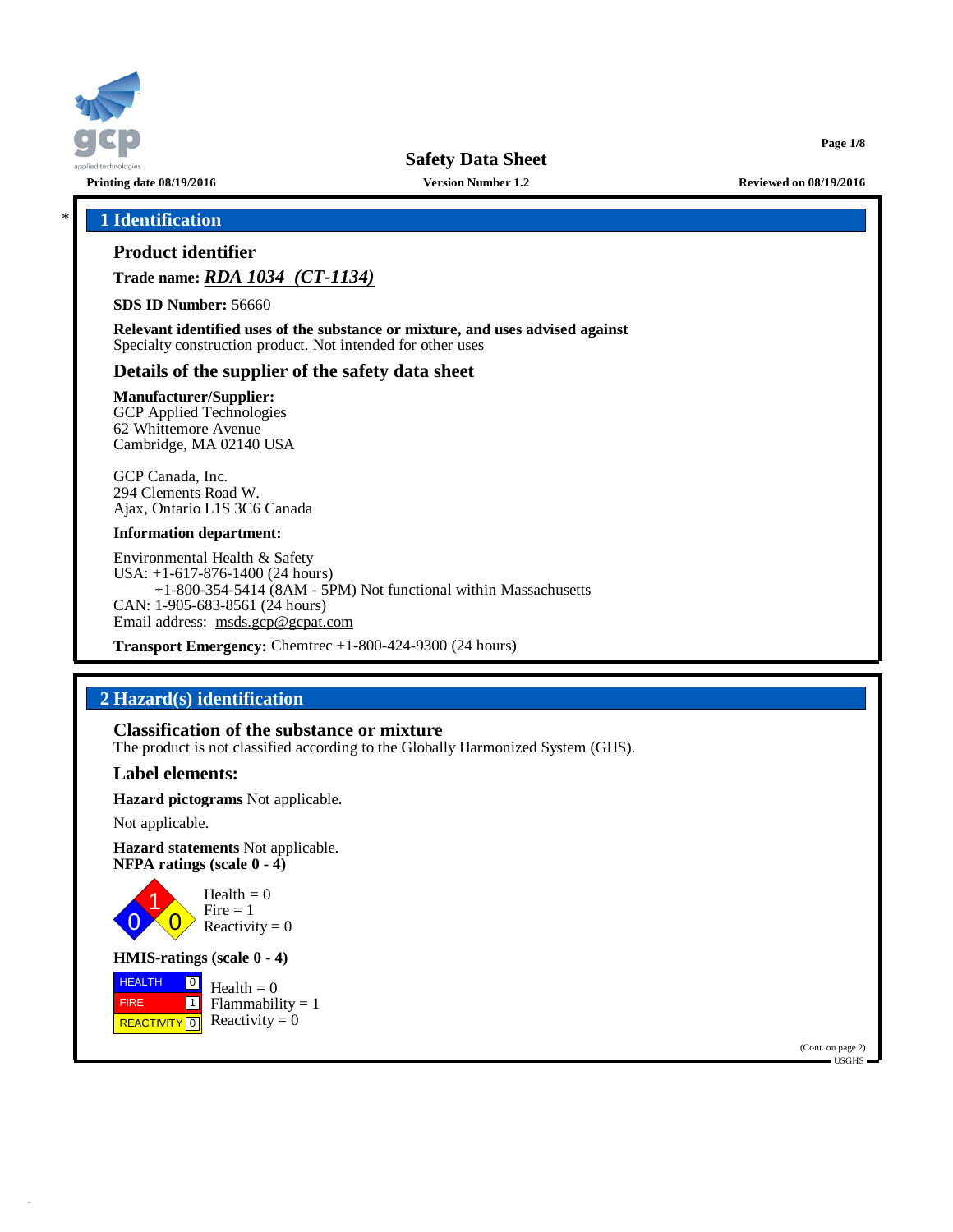(Cont. from page 1)

**Trade name:** *RDA 1034 (CT-1134)*

# **Other hazards**

**Results of PBT and vPvB assessment**

**PBT:** Not applicable. **vPvB:** Not applicable.

# **3 Composition/information on ingredients**

## **Chemical characterization: Mixtures**

**Hazardous components:** Not applicable.

# \* **4 First-aid measures**

## **Description of first aid measures**

**General information:** Get medical advice/attention if you feel unwell.

#### **After inhalation:**

Supply fresh air. If required, provide artificial respiration. Keep patient warm. Consult doctor if symptoms persist.

#### **After skin contact:**

Immediately wash contaminated skin with soap or mild detergent and water. If this chemical soaks clothing, immediately remove clothing and wash skin.

**After eye contact:** Rinse opened eye for several minutes under running water.

**After swallowing:**

Rinse mouth.

Do NOT induce vomiting.

#### **Information for doctor:**

**Most important symptoms and effects, both acute and delayed** No further relevant information available.

**Indication of any immediate medical attention and special treatment needed** No further relevant information available.

# **5 Fire-fighting measures**

**Special hazards arising from the substance or mixture** No further relevant information available.

**Additional information** Collect contaminated fire fighting water separately. It must not enter the sewage system.

# **6 Accidental release measures**

# **Personal precautions, protective equipment and emergency procedures**

Wear protective equipment. Keep unprotected persons away.

## **Methods and material for containment and cleaning up:**

Contain and/or absorb spill with inert material (i.e. sand, vermiculite) then place in a suitable container.

Sweep up spilled product into receptacles.

(Cont. on page 3) USGHS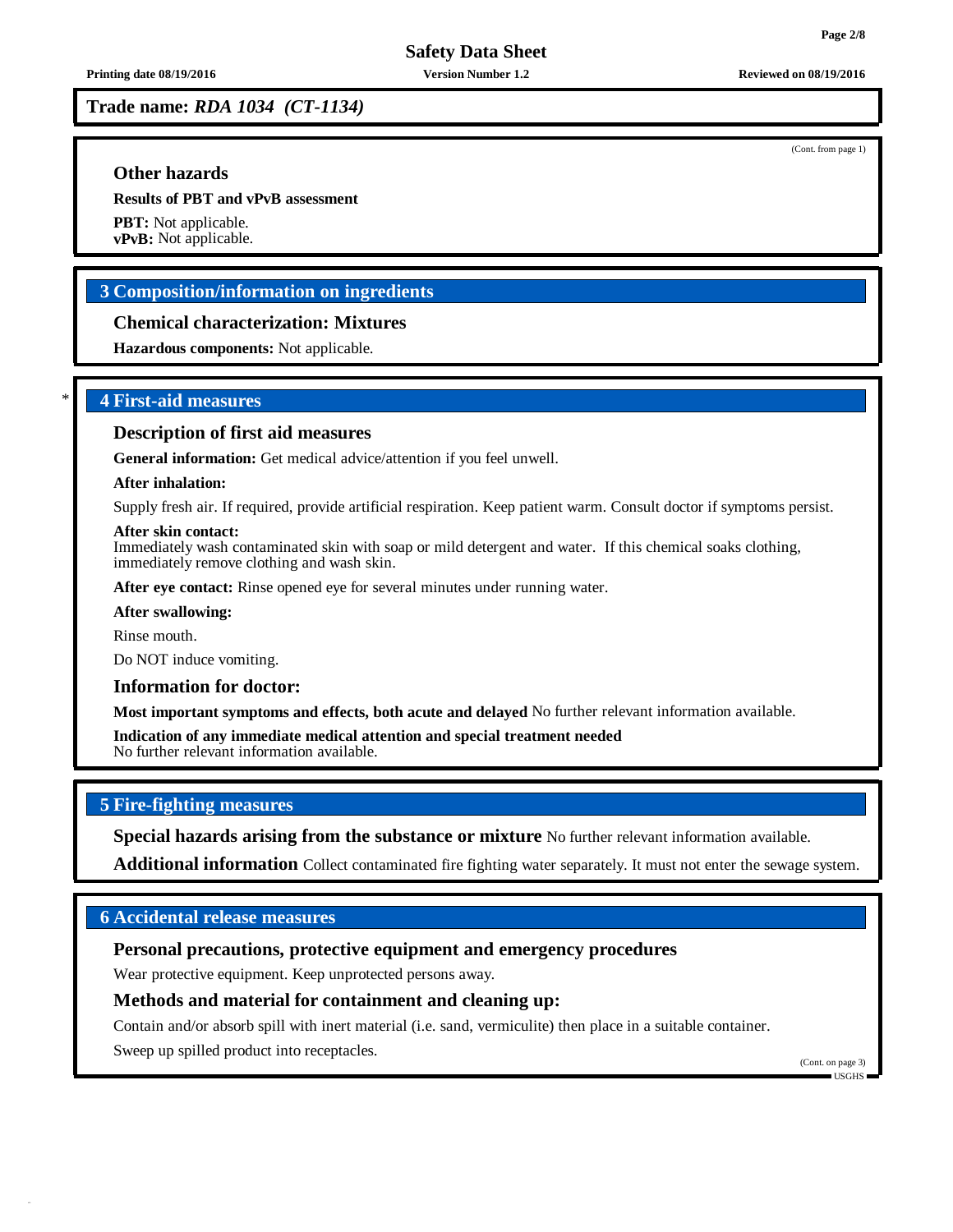**Safety Data Sheet**

**Trade name:** *RDA 1034 (CT-1134)*

## **Reference to other sections**

See Section 7 for information on safe handling.

See Section 8 for information on personal protection equipment.

See Section 13 for disposal information.

## **7 Handling and storage**

## **Handling:**

## **Precautions for safe handling**

Open and handle receptacle with care. Avoid contact with eyes, skin and clothing. Do not take internally. Practice good personal hygiene to avoid ingestion. Use only with adequate ventilation. Wash clothing before reuse. FOR PROFESSIONAL USE ONLY. KEEP OUT OF CHILDREN'S REACH.

**Information about protection against explosions and fires:** No special measures required.

## **Conditions for safe storage, including any incompatibilities**

**Storage:**

**Information about storage in one common storage facility:** No special measures required.

**Further information about storage conditions:** Keep receptacle tightly sealed.

**Specific end use(s)** No further relevant information available.

## **8 Exposure controls/personal protection**

## **Additional information about design of technical systems:** No further data; see item 7.

## **Control parameters**

#### **Components with limit values that require monitoring at the workplace:**

The product does not contain any relevant quantities of materials with critical values that have to be monitored at the workplace.

**Additional information:** The lists that were valid during the creation were used as basis.

## **Exposure controls**

**Personal protective equipment:**

**General protective and hygienic measures:**

Avoid contact with the eyes and skin.

The usual precautionary measures for handling chemicals should be followed.

#### **Breathing equipment:**

Respiratory protection is not normally required. However, a chemical cartridge respirator with organic vapor cartridge and a prefilter for dusts/mists is required at or above the applicable exposure limits (consult exposure guidelines). If no limits exist, use an approved respirator whenever a vapor or mist is generated or if respiratory irritation occurs. Supplied air respirator (SCBA) is required at exposure levels above the capabilities of a chemical cartridge respirator.

#### **Protection of hands:**

Gloves should be worn to prevent skin contact and should be impermeable and resistant to the product.

(Cont. on page 4) USGHS

(Cont. from page 2)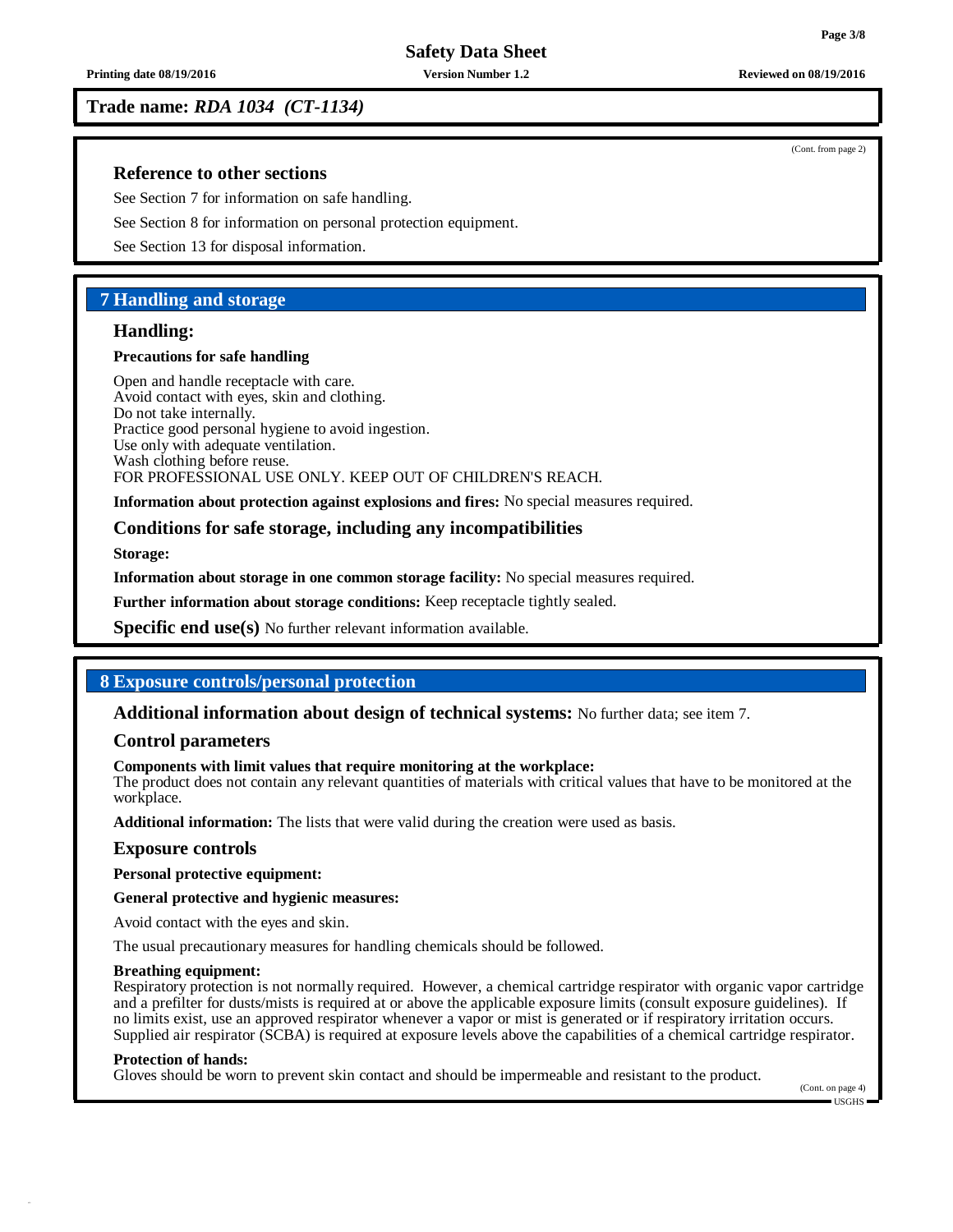**Printing date 08/19/2016 Version Number 1.2 Reviewed on 08/19/2016**

# **Trade name:** *RDA 1034 (CT-1134)*

Rubber or other impervious gloves should be worn to prevent skin contact.

### **Material of gloves**

Gloves should be worn to prevent skin contact and should be impermeable and resistant to the product.

## **Eye protection:**



Safety glasses with side shield protection.

Safety glasses with side shields should be worn to prevent contact due to splashing. Under high vapor mist concentrations, tightly sealed goggles should be worn.



A face shield should also be worn if there is potential exposure to splash or spray.

#### **Body protection:**

Protective work clothing

Use personal protective equipment as required.

Take off contaminated clothing.

# **9 Physical and chemical properties**

| Information on basic physical and chemical properties                                                                           |                                                                                                  |                                    |
|---------------------------------------------------------------------------------------------------------------------------------|--------------------------------------------------------------------------------------------------|------------------------------------|
| <b>General Information</b><br>Appearance:<br>Form:<br>Color:<br>Odor:<br>Odor threshold:                                        | Liquid<br>According to product specification<br>Characteristic<br>Not determined.                |                                    |
| $pH-value (\sim):$                                                                                                              | 9                                                                                                |                                    |
| <b>Change in condition</b><br><b>Melting point/Melting range:</b><br><b>Boiling point/Boiling range:</b><br><b>Flash point:</b> | Undetermined.<br>100 °C (212 °F)<br>101 °C (214 °F)                                              |                                    |
| <b>Flammability (solid, gaseous):</b>                                                                                           | Not applicable.                                                                                  |                                    |
| <b>Decomposition temperature:</b><br>Auto igniting:<br>Danger of explosion:                                                     | Not determined.<br>Product is not selfigniting.<br>Product does not present an explosion hazard. |                                    |
| <b>Explosion limits:</b><br>Lower:<br><b>Upper:</b><br><b>VOC Content (max):</b>                                                | Not determined.<br>Not determined.<br>Not determined.                                            |                                    |
| Vapor pressure:<br>Density: $(\sim)$<br><b>Relative density</b><br>Vapor density<br><b>Evaporation rate</b>                     | Not determined.<br>Not determined.<br>Not determined.<br>Not determined.<br>Not determined.      |                                    |
|                                                                                                                                 |                                                                                                  | (Cont. on page 5)<br>$-$ USGHS $-$ |

(Cont. from page 3)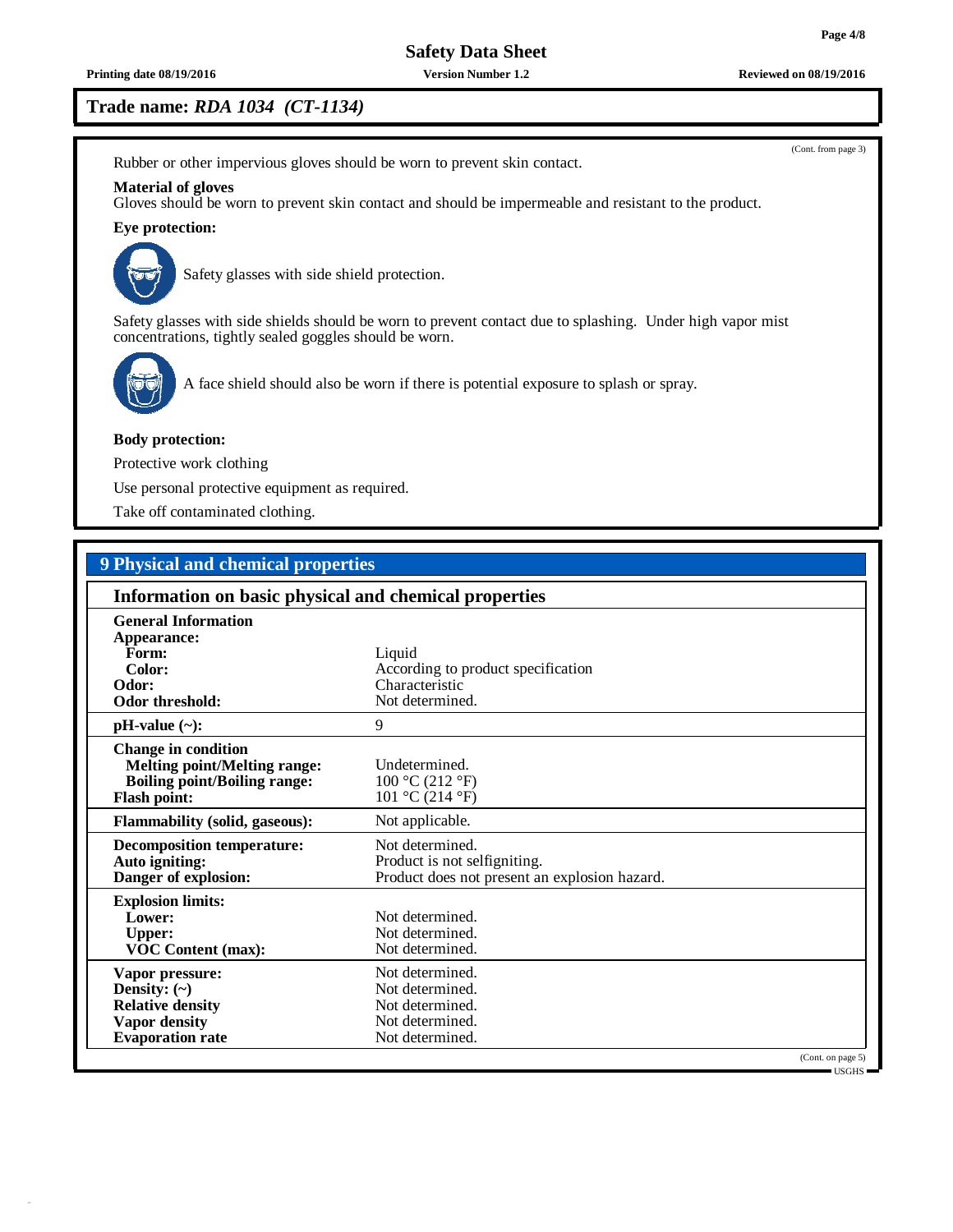### **Printing date 08/19/2016 Version Number 1.2 Reviewed on 08/19/2016**

**Trade name:** *RDA 1034 (CT-1134)*

|                                                                 |                                            | (Cont. from page 4) |
|-----------------------------------------------------------------|--------------------------------------------|---------------------|
| Solubility in / Miscibility with                                |                                            |                     |
| Water:                                                          | Not miscible or difficult to mix.          |                     |
| <b>Partition coefficient (n-octanol/water):</b> Not determined. |                                            |                     |
| <b>Viscosity:</b>                                               |                                            |                     |
| Dynamic:                                                        | Not determined.                            |                     |
| Kinematic:                                                      | Not determined.                            |                     |
| Molecular weight                                                | Not applicable.                            |                     |
| <b>Other information</b>                                        | No further relevant information available. |                     |

# **10 Stability and reactivity**

**Reactivity** Stable under normal conditions.

**Chemical stability**

**Thermal decomposition:** No decomposition if used according to specifications.

**Possibility of hazardous reactions** No dangerous reactions known.

**Conditions to avoid** No further relevant information available.

**Incompatible materials:** No further relevant information available.

**Hazardous decomposition products:** Carbon monoxide and carbon dioxide

**Additional information:** See section 7 for information on handling, storage and conditions to be avoided.

# \* **11 Toxicological information**

**Information on toxicological effects**

**Acute toxicity:**

**Primary irritant effect:**

**on the skin:** No irritating effect expected

**on the eye:** No irritating effect expected

**inhalation:** No irritating effect expected

**Additional toxicological information:**

**Carcinogenic categories**

**IARC (International Agency for Research on Cancer) Human Carcinogenicity:**

**Group 1- Positive, Group 2A- Probable, Group 2B- Possible, Group 3- Not Classifiable**

None of the ingredients is listed.

**NTP (National Toxicology Program)**

**K–Known to be carcinogenic, R–May reasonably be anticipated to be carcinogenic**

None of the ingredients is listed.

**OSHA-Ca (Occupational Safety & Health Administration)**

None of the ingredients is listed.

USGHS

(Cont. on page 6)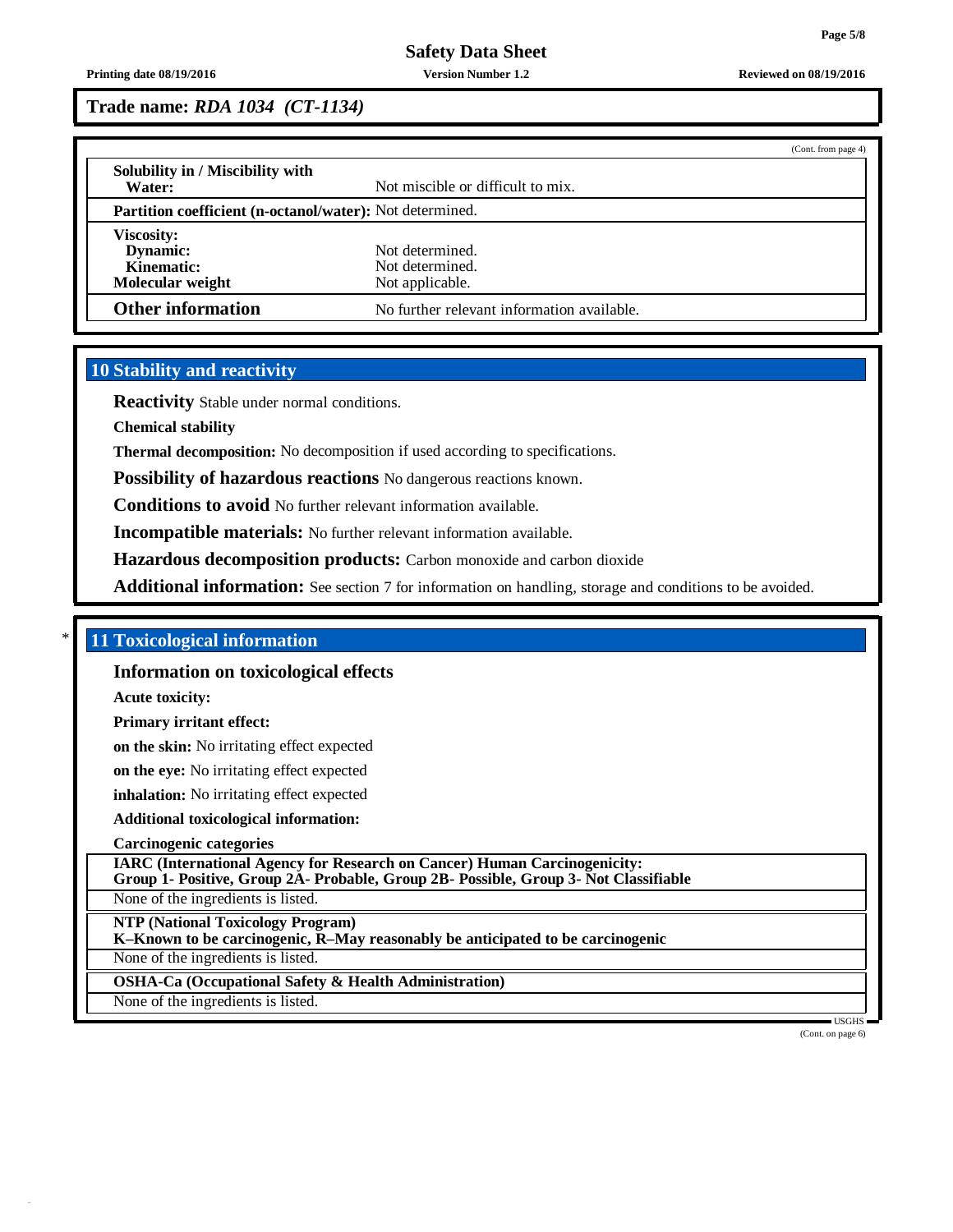**Trade name:** *RDA 1034 (CT-1134)*

# **12 Ecological information**

## **Toxicity**

**Aquatic toxicity:** No further relevant information available.

**Persistence and degradability** No further relevant information available.

## **Behavior in environmental systems:**

**Bioaccumulative potential** No further relevant information available.

**Mobility in soil** No further relevant information available.

## **Additional ecological information:**

**General notes:** Not known to be hazardous to water.

# **Results of PBT and vPvB assessment**

**PBT:** Not applicable. **vPvB:** Not applicable.

**Other adverse effects** No further relevant information available.

# **13 Disposal considerations**

**Waste treatment methods** Comply with Federal, State and local regulations.

**Recommendation:**



Must not be disposed of together with household garbage. Do not allow product to reach sewage system.

# **Uncleaned packagings:**

**Recommendation:** Disposal must be made according to official regulations.

| <b>14 Transport information</b>                           |                 |                                     |
|-----------------------------------------------------------|-----------------|-------------------------------------|
| <b>UN-Number</b><br>DOT, IMDG, IATA                       | Not applicable. |                                     |
| UN proper shipping name<br>DOT, IMDG, IATA                | Not applicable. |                                     |
| <b>Transport hazard class(es)</b>                         |                 |                                     |
| DOT, IMDG, IATA<br><b>Class</b>                           | Not applicable. |                                     |
| <b>Packing group</b><br>DOT, IMDG, IATA                   | Not applicable. |                                     |
| <b>Environmental hazards:</b><br><b>Marine pollutant:</b> | N <sub>0</sub>  |                                     |
| <b>Special precautions for user</b>                       | Not applicable. |                                     |
|                                                           |                 | (Cont. on page 7)<br>$-$ IISGHS $-$ |

**Page 6/8**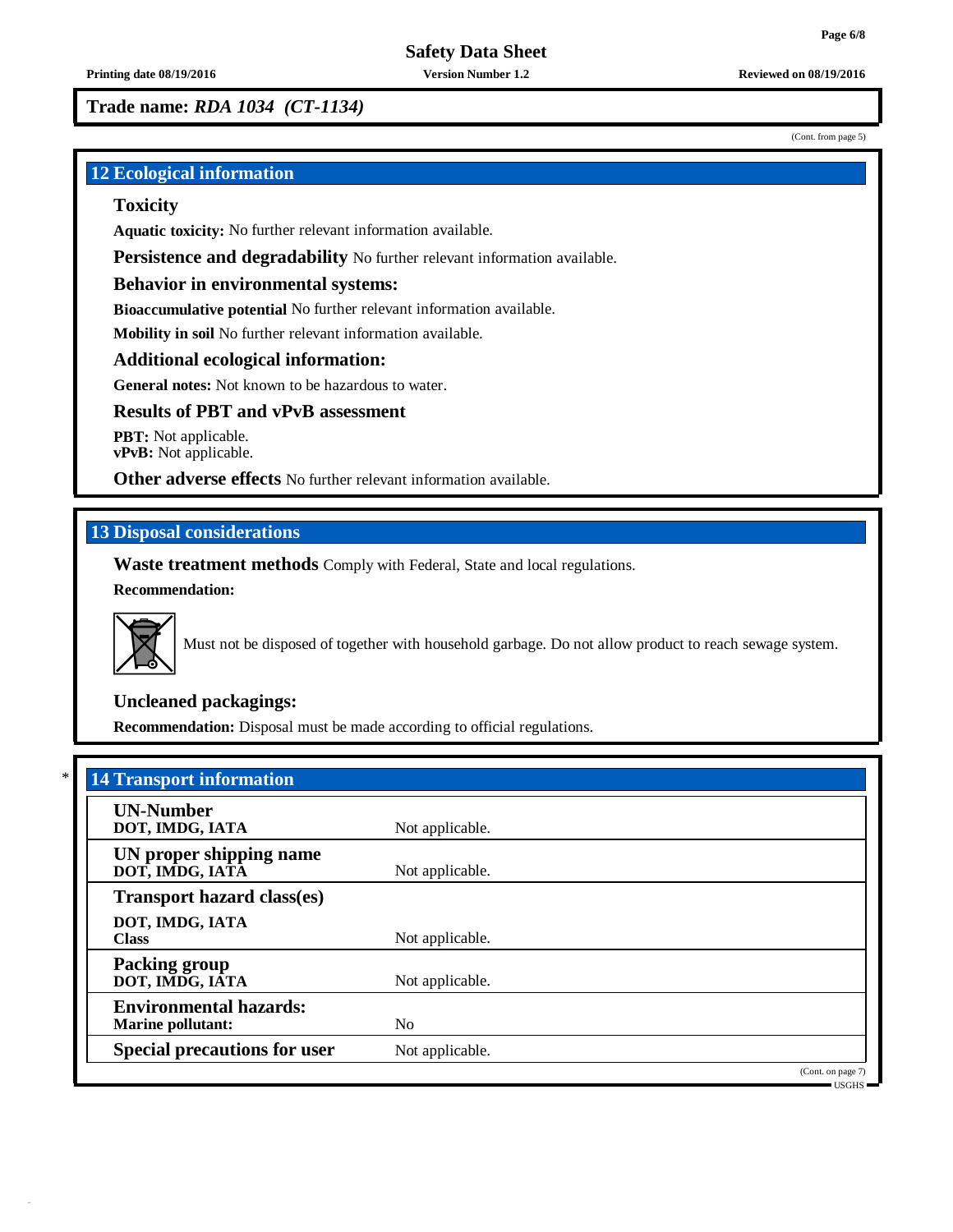## **Page 7/8**

(Cont. from page 6)

# **Safety Data Sheet**

**Printing date 08/19/2016 Version Number 1.2 Reviewed on 08/19/2016**

**Trade name:** *RDA 1034 (CT-1134)*

**Transport/Additional information:** Not classified as a dangerous good for transport by road, rail or air. **DOT**

Not Regulated.

**UN "Model Regulation":** Not applicable.

# \* **15 Regulatory information**

**SARA (Superfund Amendments and Reauthorization Act)**

**Section 302/304 (extremely hazardous substances):**

None of the ingredients is listed.

**Section 313 Reportable Ingredients (Chemicals present below reporting threshold are exempt):**

None of the ingredients is listed.

**SARA Section 312/Tier I & II Hazard Categories:** None

**North America Chemical Inventory Status**

**TSCA (Toxic Substances Control Act - United States):**

All ingredients are listed or exempt from listing unless otherwise noted below.

**CEPA (Canadian DSL):**

All ingredients are listed or exempt from listing unless otherwise noted below.

**California Proposition 65**

**Chemicals known to cause cancer:**

None of the ingredients is listed.

**Chemicals known to cause reproductive toxicity for females:**

None of the ingredients is listed.

**Chemicals known to cause reproductive toxicity for males:**

None of the ingredients is listed.

**Chemicals known to cause developmental toxicity:**

67-56-1 Methanol

**Carcinogenicity Categories**

**EPA (Environmental Protection Agency)**

None of the ingredients is listed.

**TLV-ACGIH (THE American Conference of Governmental Industrial Hygienists)**

**Human Carcinogen - A1 Confirmed, A2 Suspected, A3 Unknown Relevance, A4 Not Classifiable** Sucrose A4

**NIOSH-Cancer (National Institute for Occupational Safety and Health)**

None of the ingredients is listed.

**Volatile Organic Compounds (VOC) reported per the Emission Standards.** If no g/L value is provided this product is not subject to above standard.

## \* **16 Other information**

The data included herein are presented in accordance with various environment, health and safety regulations. It is the responsibility of a recipient of the data to remain currently informed on chemical hazard information, to design and update its own program and to comply with all national, federal, state and local laws and regulations applicable to safety, occupational health, right-to-know and environmental protection.

(Cont. on page 8) USGHS